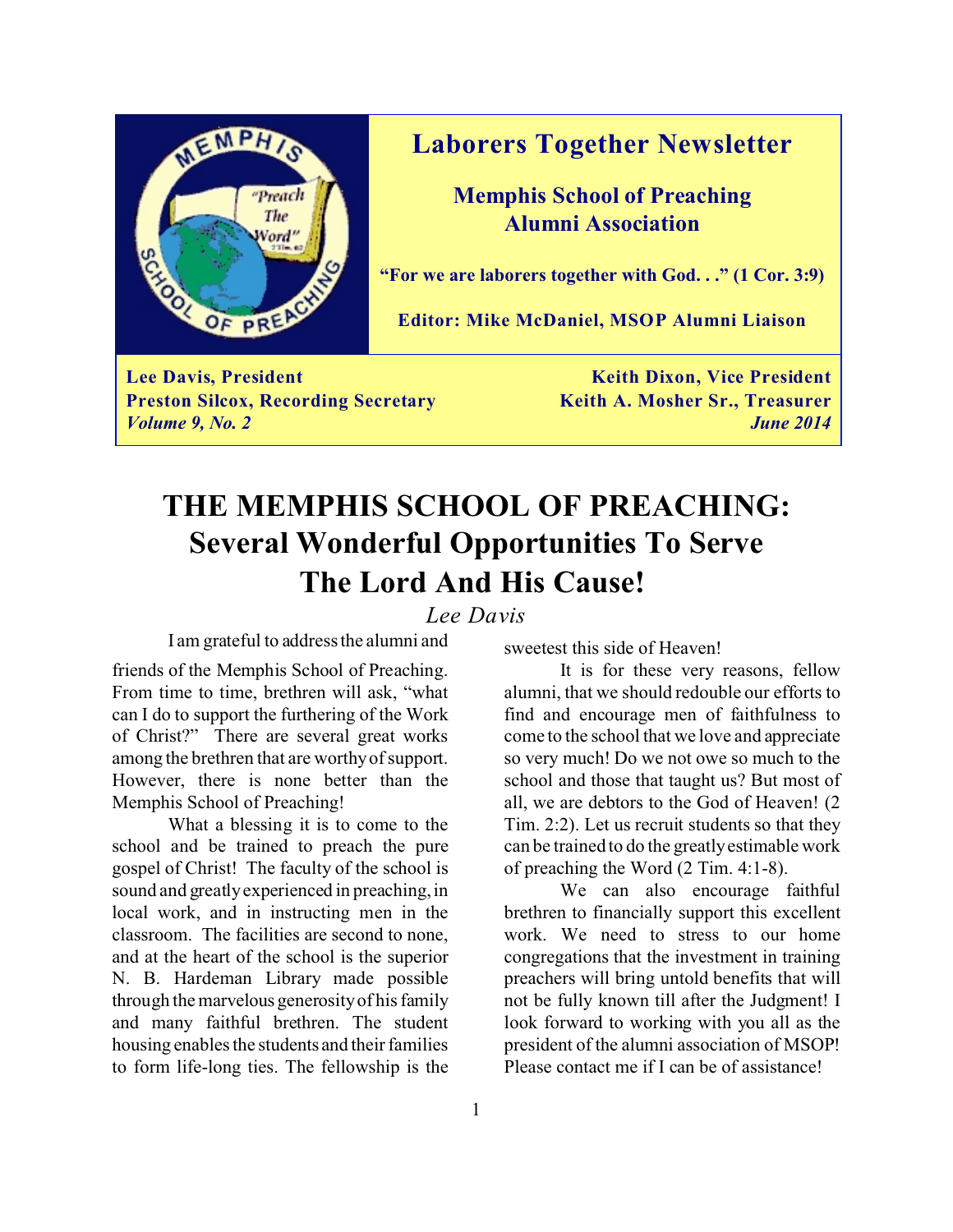## **ALUMNI NEWS**

### *Moves*

Travis Byars (2013) writes, "I am now preaching at the Highway 69 Church of Christ in Columbus, MS. Also, my wife and I are expecting our first child in October."

Stephen Higley (2010) writes, "I will be moving back to the US from doing missionary work in New Zealand at the end of October to preach full-time and will be looking for somewhere to go." His newsletter says, "The Green Card process is progressing very smoothly. I have already been approved in the preliminary stages through the United States Center for Immigration Services (USCIS) for an interview with the Auckland US Consulate. I am currently waiting for contact to be made from them to us about setting up an interview. This is to happen within 30 days. Then, once we are approved to enter the US, I should receive Hannah's Green Card in the mail the following week after the interview. October  $31<sup>st</sup>$  is the day that my Work Visa expires for living and working in New Zealand. We will be out around this time. Please pray for Hannah. It's not easy leaving family, friends, and especially your country! So far she is doing good with things and is excited to come to the US. If there are any churches looking for a preacher please let me know. Contact e-mail: higster45@yahoo.com".

John Ferguson (1985) is now teaching in the Behavioral Sciences – Sociology and Family Studies at Union University in Jackson, TN and hopes to preach for a congregation in the area.

Jon O'Keefe (1998) writes, "I am moving from Princeton, Indiana as the pulpit preacher. My family and I are moving to Buda, Texas where I am taking the position of Director of Residential Services for the

Central Texas Children's Home. That means I am leaving full-time local work. Please keep my family and me in your prayers as we make this transition."

Glen Head (2014) writes, "I graduated from MSOP less than a week ago and am working with the Sunny Slope church of Christ in Paducah, Kentucky. We have a lectureship coming up in about a month on the 18, 19 and 20 of July. It is the 2014 West Kentucky Bible Lectures."

Frank Paris (1982) is moving from Portageville, MO to Friendship, TN and says he will be semi-retiring. He may do fill-in preaching as needed.

### **Academic Achievement**

Greg Lowery (2007) who is the minister for the Brilliant Church of Christ in Fayette, AL received his BA in Biblical Studies from Amridge University this Spring.

### *Missions*

Lord willing, Billy Bland, Tim Burroughs, and Tim Hayes will traveling to Vietnam and Singapore the latter part of November and early December. Please remember these in your prayers.

Randall Evans (2007) writes, "Our family (Randall, Cammie, Marshall, and Arielle Evans) is headed to Tanzania (Africa) for a short-term mission trip this month. We are leaving on June 23rd and will be returning July 11th. We will be staying with my brother (Adam Evans) and his family, assisting with their mission work in Tanzania. I will be preaching and assisting with Bible studies as well as teaching Bible classes. We ask for your prayers for this effort."

Ron Gilbert (1995) writes, "Carolyn and I just returned from another mission trip to Malaysia & Singapore. While on this trip we had the privilege to visit 6 different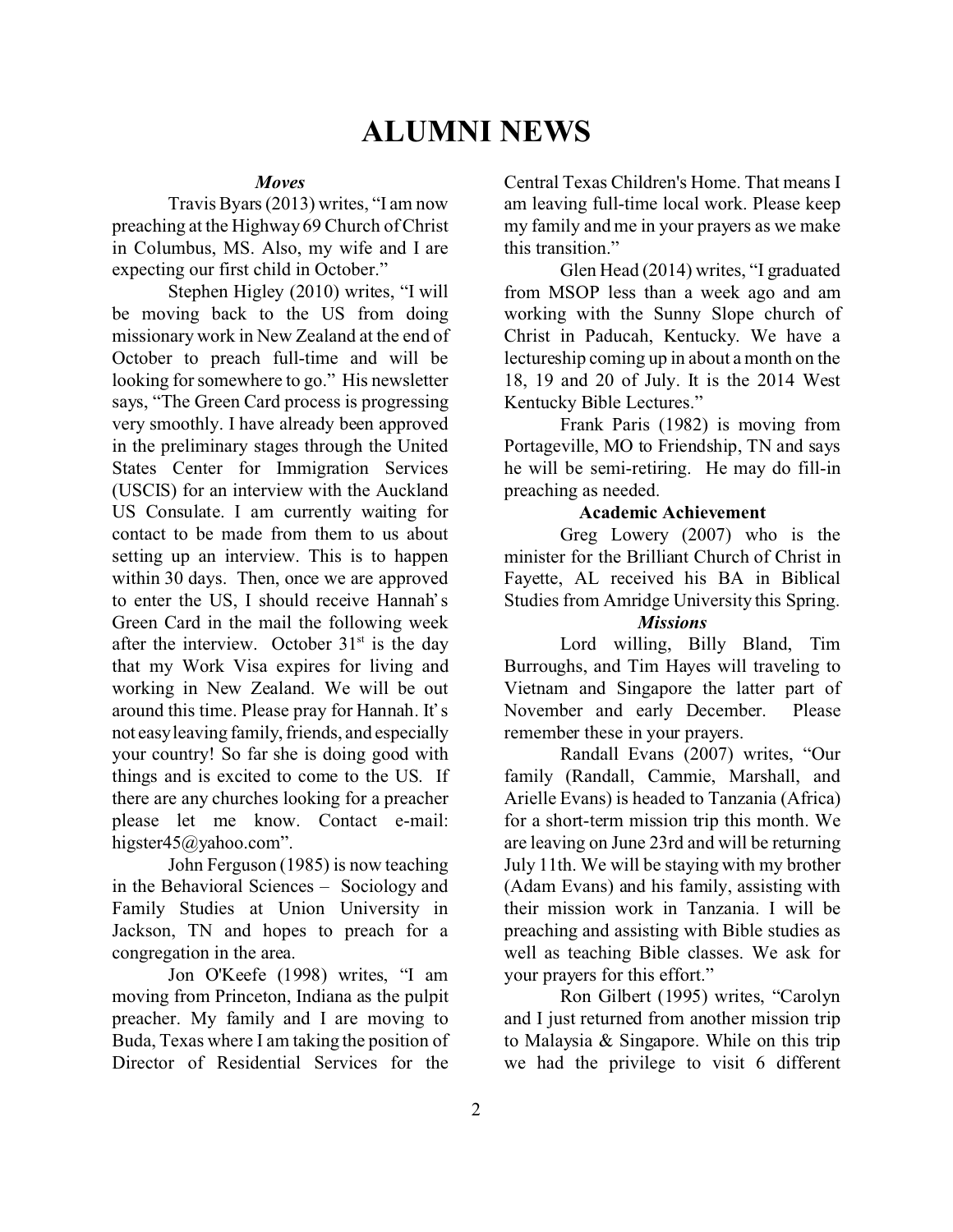congregations. We were at Klang, Subang Jaya, Ipoh, Meleka, Johor Bahru and Singapore. Malaysia has a population of around 27 million and is made up of about 60% Muslim, 19% Buddhist, 9% "Christian" or those in denominations, 6% Hindu and about 3% Confucianism, Taoism, and other Chinese religions. I was able to speak at 29 sessions with 7 of these sessions lasting from one and a half hours to two hours. Some of these sessions were Gospel meetings, while some were teacher's workshops. One was a seminar on mission work. Carolyn was able to conduct 5 teacher's workshops for the ladies. Before we departed on this trip, we shipped about 200 pounds of Bible class materials to Malaysia to distribute between these 6 congregations. We also took another 80 pounds of material with us on this trip. These congregations were very happy to receive this Bible class material . . . Our focus will now turn to our mission trip to Zambia in August. Funds are still coming in, but we are still short of our goal for the needed funds this year. Most of the 100,000 gospel tracts have been shipped and the rest will be sent soon. We will also be sending several hard copies of our BCC lessons to several places in Africa and several books for the preacher schools we are working with. We have ordered 6,000 NKJV New Testaments that should arrive soon . . . If you brethren reading this can help us, please make your checks to Ronald D. Gilbert-Missions and send to Rock Valley church of Christ, Attn: Ronald D. Gilbert, PO Box 49494, Cookeville, TN 38506 and mark for "NT for Africa". A detailed financial report will be sent to those who help with this project."

 John Grubb (HA-2013) writes, I had the privilege to speak at the 9th Annual Chinese Asian Bible Lectureship. The lectureship this year was conducted at a resort outside of Port Dickson, Malaysia. There were nine speakers and about 200 people from Singapore, Malaysia, Taiwan, China, and the USA who attended the lectureship. The theme this year was: "Trusting God in Times of Adversity." I had the privilege of speaking twice

Denny Landon (1983) writes, "At the time of writing I am in Asuncion, Paraguay teaching Advanced Hermeneutics in the Asuncion Bible Academy. The church here is very small as the missionaries only know of three churches in the area, so the need for trained men is great. Also, please pray for the Lord's people in Ukraine, especially the eastern portion. Armed men recently entered the Bear Valley building on Sunday morning during the worship assembly and declared the building is now there and that the Russian Orthodox Church is the only church in that region. These brethren are not only dealing with civil war but also religious persecution. I was scheduled to teach Jeremiah there in April but had to cancel due to the situation."

The Andrew Connally School of Preaching, one of the many Bear Valley Bible Institute of Denver extension schools, has recently selected a new director. Sean Hochdorf (1996), a veteran preacher and educator, will assume his duties June 1, 2014. When asked about his vision for ACSOP, Hochdorf said "We have a fantastic faculty that I believe can be further developed and sharpened through a focused mentoring effort. All leaders have the responsibility to develop those whom they serve in order to preserve the integrity of what others who have gone before have labored so diligently to build. When we leave a position of leadership, our legacy is really seen in the number of qualified leaders that were prepared to take over where their predecessor concluded. This goal is of paramount importance to me". The ACSOP is located in Arusha, Tanzania, East Africa. To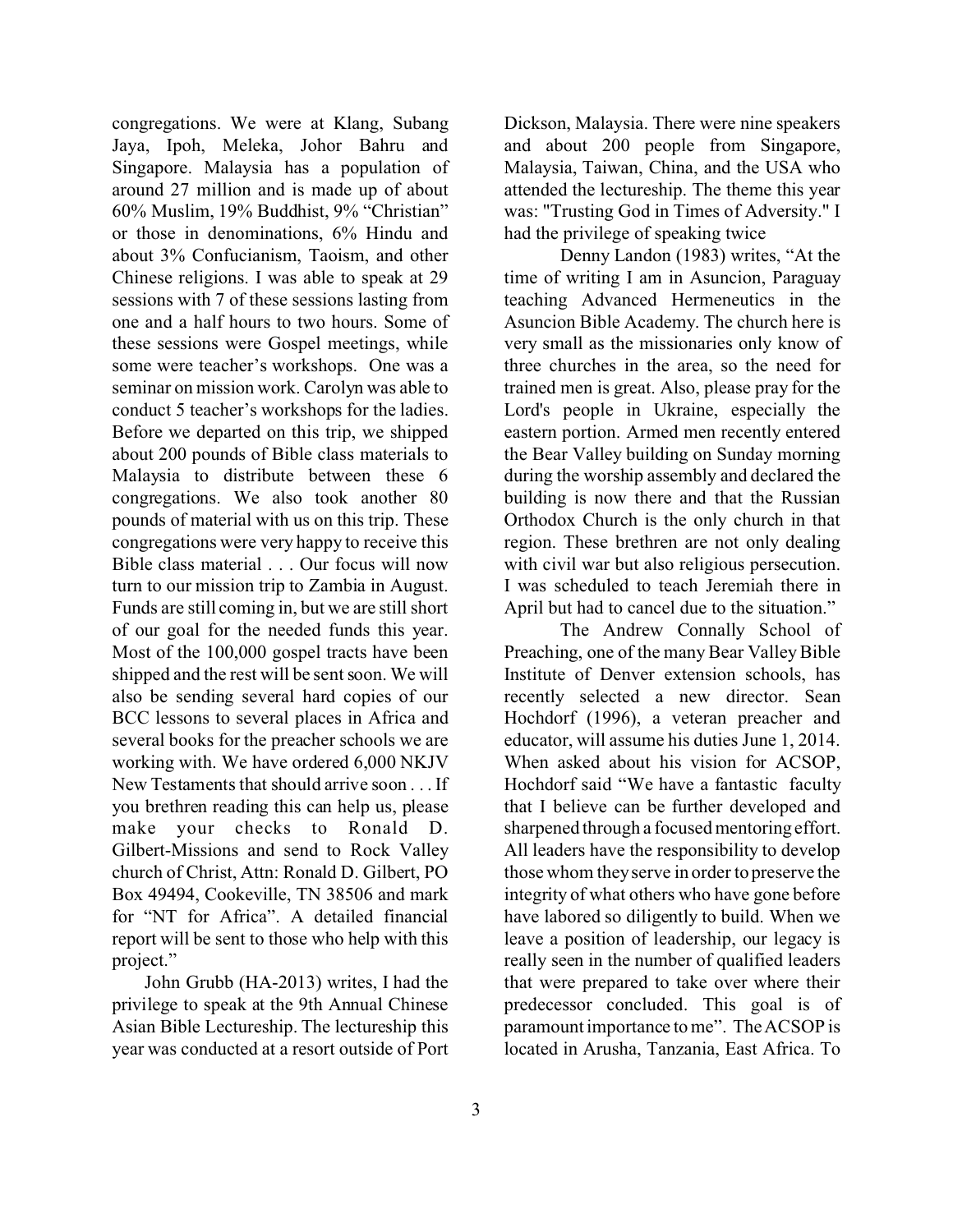date, they have graduated over 150 students who are preaching in 7 East African countries. Of the 10% of graduates surveyed in 2013, it was reported that they held 57 campaigns, baptized 278 souls and established 47 new congregations. For more information about ACSOP, email Cy Stafford at tz2000@gmail.com.

### *In Sympathy*

Russell Kline (1989) writes, "Please let everyone know that my father-in-law, Edward Rose, passed away on April 29. He was a member of the church of Christ in Minksville, Ohio. He is survived by his wife, Joan Rose and his daughter, Tracy (Rose) Kline.

#### **Remember In Prayer**

Chris O'Dell, wife of Jeff O'Dell (1997) and mother of Bobby (1995) and Barry (1997), has just been diagnosed with a form of cancer.

Teresa Powers, wife of Larry Powers (1988), suffered a heart attack on June  $18<sup>th</sup>$ . Larry writes, "She had a heart cath, and the doctors placed one stent in an artery. She is resting well and hopefully will be home by Saturday." Currently she is in the Jackson-Madison County General Hospital in Jackson, TN.

Trent Childers is in the Methodist Hospital in Memphis suffering with a virus. Please remember these and others in your prayers.

#### *Lectureship*

 Four Seas Bible College will be hosting its 7th Annual Bible Lectureship on November 26 - 29, 2014. The theme of this years' lectureship is "The Spirit And The Sword." Contact http://www.fourseas.edu.sg for more information.

## **MSOP WORLD MISSIONS PROGRAM**

 The MSOP World Missions Program will begin its Fall Quarter on August 18, 2014.

Classes for the First Quarter are:

MI511 Biblical History of Missions I MI512 Cultural Preparation for Missions MI513 Principles of Personal and Professional Ethics MI514 Advanced Hermeneutics MI515 Effective Communication I MI516 Church Planting and Growth

It is not to late to enroll. Contact www.msop.org or call Billy Bland at 901-751-2242 for more information.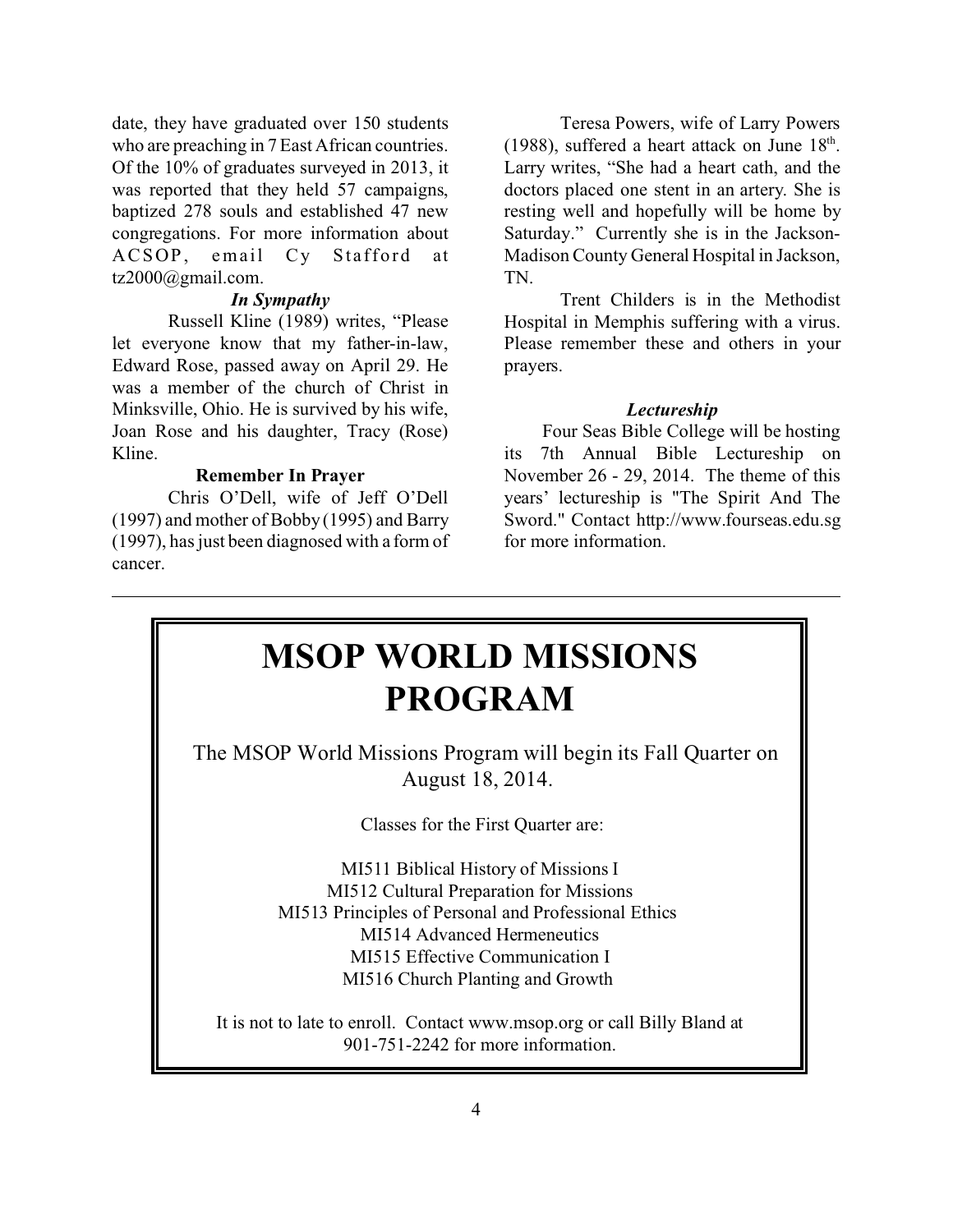

# *FROM THE DIRECTOR B. J. Clarke*

On June 15, 2014, eighteen new graduates of the Memphis School of Preaching were sent forth. Heaven only knows the souls they will help to save, and the good that they will do in the years to come, if the Lord tarries.

However, there is something we do know with absolute certainty – any good these men do in their work for God is possible because of brethren like you! Your giving hearts has made it possible for them to learn how to reach the lost.

Perhaps we do not mention enough our appreciation, not only for your financial contributions but also for taking the time to pray for us and for our students. We certainly solicit your prayers for our graduating students and the work they will do.

We seek your prayers as well for the students who have completed their first year and who will be soon begin their final year at MSOP. We also have a number of new students coming in June and August to begin their time with us in learning both the message of the Book and how to proclaim it effectively.

We are also excited and prayerful about our annual training camp for young people (ages 13-19), called FOUNDATIONS (June 21-27, 2014). The program started in 2008 with 27 young men as part of the first camp. Since that time, it has grown every year. This year there are nearly 75 young men coming to the camp, and this year, for the first time, we are having a special week of training for teenage girls as well. Over 50 girls are coming to the camp! Please pray for this week to be successful, and thanks for your support of MSOP!

### **Have You Paid Your Dues For 2014?**

Our MSOP Alumni Association dues are \$25 a year and may be sent to MSOP in care of our treasurer Keith Mosher at 3950 Forest Hill-Irene Rd., Memphis, TN 38125. Make checks payable to MSOP Alumni Association.

 If it is more expedient, just go to the alumni page of the website at [www.msop.org](http://www.msop.org) and pay using your PayPal account. These funds allow the Board of Directors of the Alumni Association to fund special projects for the school and to send death benefits for deceased members. This is separate and apart from any contribution taken up at our annual alumni and friends dinner for a designated purpose. Please send in your contribution to brother Mosher today!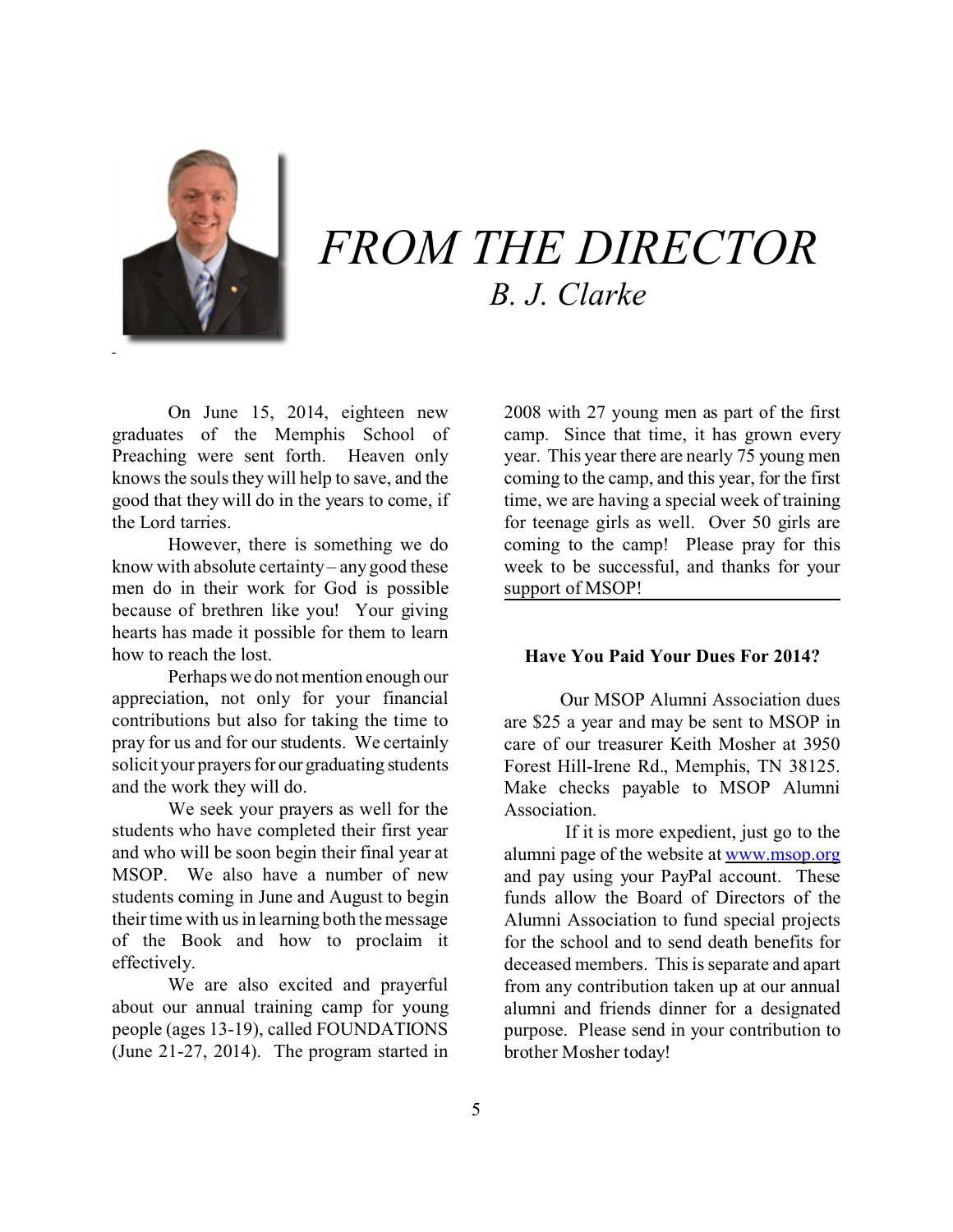## **A FITTING TRIBUTE**



*Inside the Cates Chapel*

This beautiful portrait of Curtis and Annette Cates and accompanying plaque now adorn the wall of the "Cates Chapel." Brother B. J. Clarke informed sister Cates of this honor being bestowed upon them at the Curtis A. Cates Tribute Dinner. The plaque bears the following inscription: "This Chapel is hereby dedicated in Christian love to the life and work of Curtis and Annette Cates, Their love for God, for one another and for their students, will be remembered and treasured always! March 11, 2014."

## **"A PREACHER'S CLASSIC"**

When I preach there are some who say they could listen to me all day. Others think I preach too long, and some think I go about it wrong. Some say my sermon is much too deep. To others it's shallow and they go to sleep.

Some report I hold them spell bound, while others squirm and look around. Some believe I have no light, and others think I preach just right. Some affirm that I'm too bold, while others wink and say I'm cold. Some used to say I was much too young, but others declare my spring has sprung!

Some folks tell I have met success. Others think my work's a mess. Some have said my pay is too low, when thy discover the pace I go. Still others say it's above the peak "Why, he only works three hours a week!"

From all of this 'tis plain to see, that as a preacher, I'm up a tree. Condemned if I do, condemned if I don't. Criticized if I will, criticized if I won't. I can't please men of such discord, so I'll just keep trying to please the Lord.

Author Unknown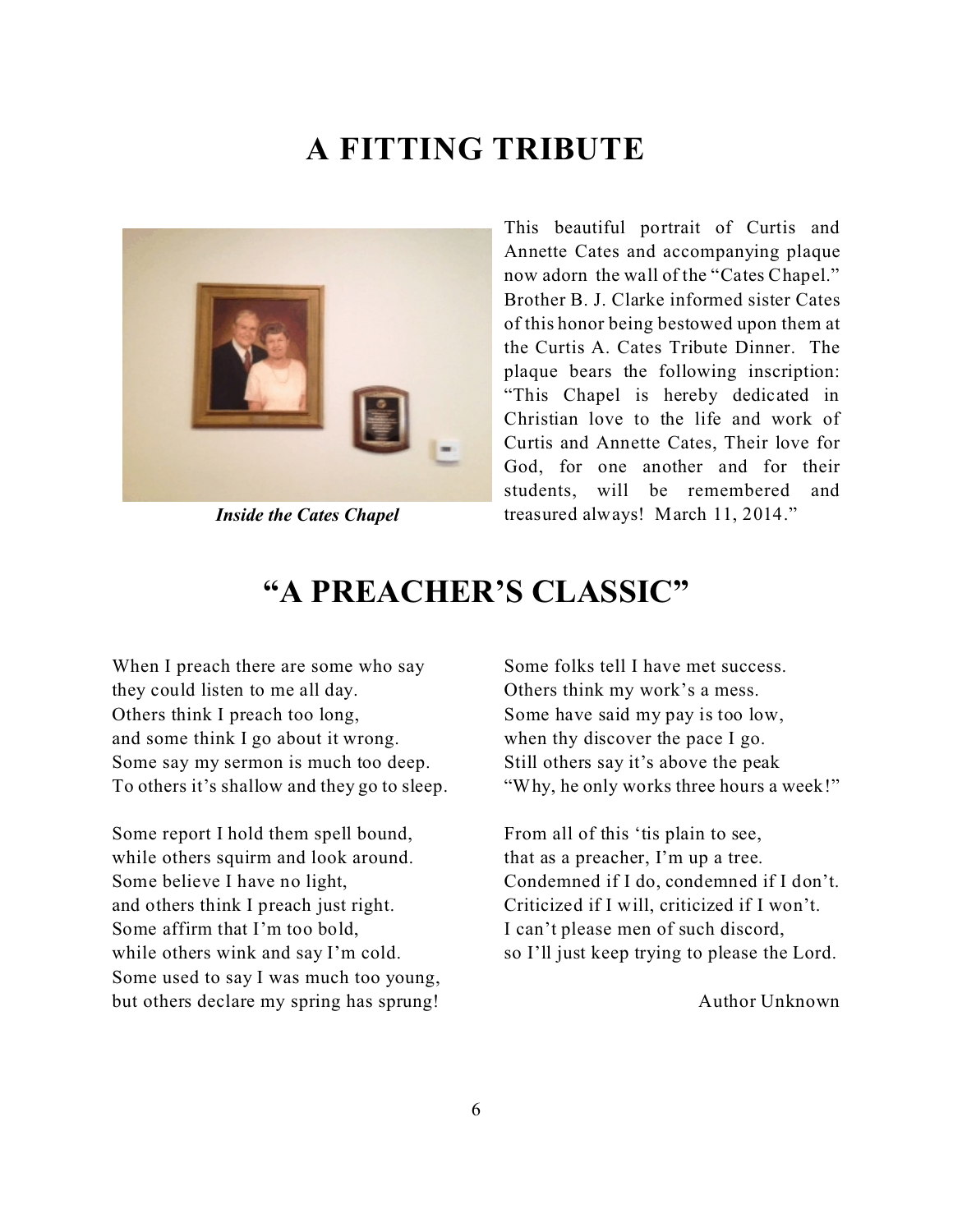

## **AN ENJOYABLE TWO DAYS SPENT WITH THE FIRST YEAR STUDENTS** *Mike McDaniel*

On June  $3^{rd}$  and  $5^{th}$ , I had the opportunity extended to me by brother Bobby Liddell to substitute for him in his classes on Church History and the book of Acts while he was away conducting a Gospel Meeting. On those two days, I taught all day. The experience reminded me that full-time faculty members are to be commended for the many hours they spend in teaching. I was also reminded of the long days I once spent as a student years ago.

There were twenty-five students in class. I was pleased by their behavior, studiousness, and eagerness to learn and participate.

During one of the breaks, I could hear at least four students speaking in Spanish to one another. Intrigued, I later asked each one to tell me their hometown and wrote it down. I heard the following: Skullbone, TN, Little Rock, AR, Greenfield, TN, Ronoake, VA, Chesapeake, VA, Fayetteville, GA, Memphis, TN, Capetown, South Africa, Valdosta, GA,

Horn Lake, MS, West Point, MS, Southaven, MS, Phenix City, AL, Pensacola, FL, Flint, MI, Monterey, Mexico, Santiago City, Panama,Talledega,AL, Lanville, AL, Hamlet, NC, Vera Cruz, Mexico, Elisabeth City, N.C.

From a personal standpoint, I was delighted to learn that three of the students attended the congregation in Greenfield, TN for which I preached from 1990-1999. Five of the students are from foreign countries. Two of the students in this class are from Monterey, Mexico, one from Vera Cruz, Mexico, one from Santiago City, Panama, and another from Capetown, South Africa. In the second year class which just graduated, there was a student from West Africa, another from India, and yet another from Monterey, Mexico. This speaks well to the world-wide outreach of the Memphis School of Preaching in training preachers of the gospel. I left the campus excited by the potential of these students to do much good for the cause of Christ for years to come.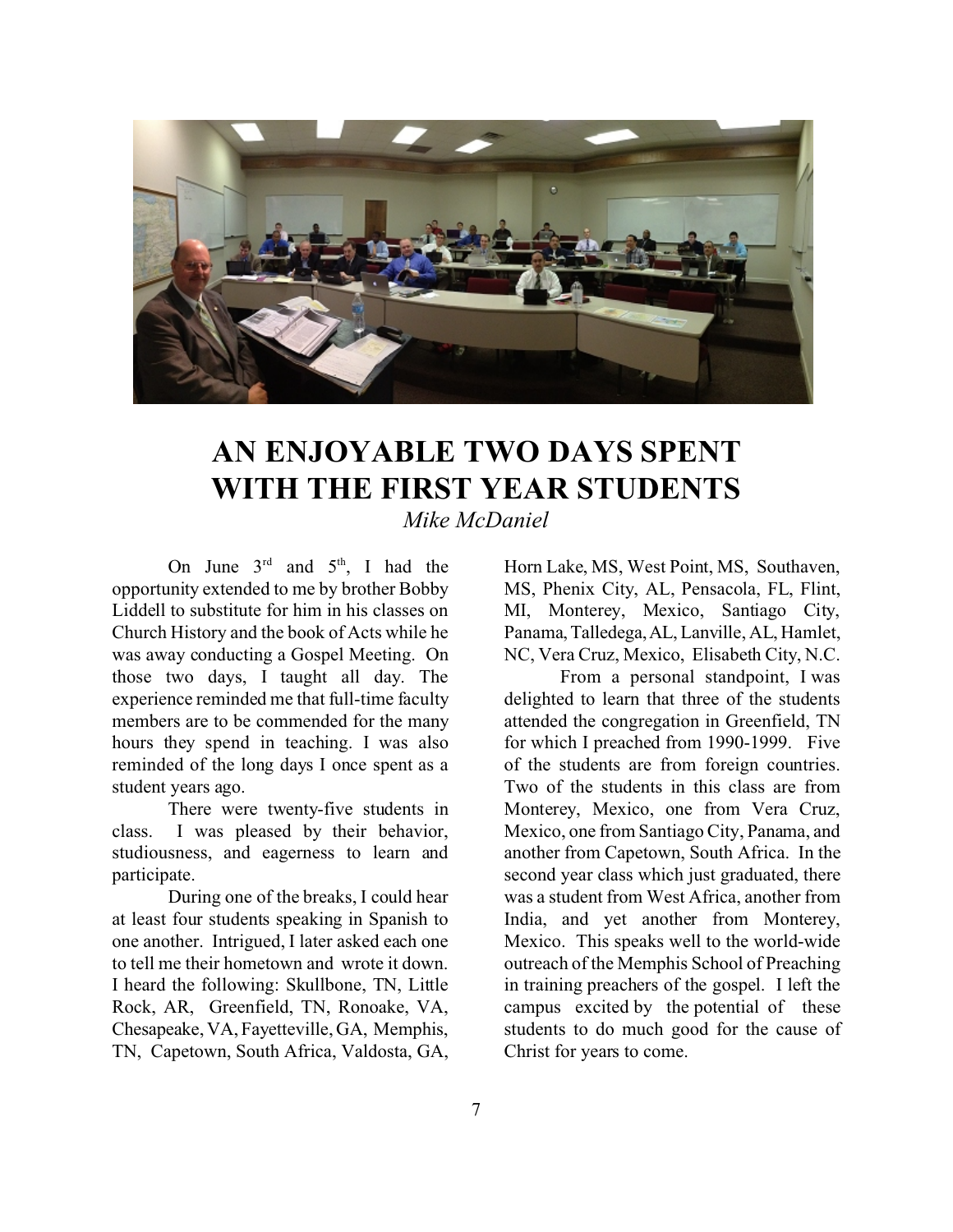## **ALUMNUS OF THE YEAR**

According to our selected criteria, the Alumnus of the Year should be one who:

1. . . . is exemplary in Christian living (Rom. 12:1,2; I Thess. 2:10).

2. . . . faithfully proclaims the whole counsel of God (Acts 20:27; II Tim. 4:1-4).

3. . . . has continued to demonstrate primary devotion to preaching for a period of at least ten (10) years (Acts 4:20; Jer. 10:9).

4. . . . is a fitting example of humble service (Eph. 4:1-3; II Cor. 10:18).

5. . . . has manifested fruitful labors whereby men may glorify God (Matt. 5:16).

6. . . . has demonstrated his willingness to make personal sacrifices for the cause of

Christ [health, financial/deprivation, etc. etc.] (Phil. 3:4-11; II Cor. 11:23-28).

7. . . . if he is married, he has been supported in his work by a wife "faithful in all things" (I Tim. 3:11).

8. . . . if he is married, and has children, those children must respect their parents and revere God (Titus 1:6).

9. . . . has lent his moral support to MSOP (attended lectureships, etc.).

The chairman and committee members are ineligible for consideration as nominees. Our Committee chairman is Mark Reynolds. Committee members are past recipients of this distinguished award: Melvin Hampton (1989), Dewey Medlin (1990), Rod Rutherford (1991), Jim Dearman (1992), John Barcus (1993), Skip Andrews (1994), Bobby Gayton (1995), Nick Deiger (1996), Bobby Liddell (1997), Hermon Doss (1998), Dean Gittings Jr. (1999), Ted J. Clarke (2000), Don Rhodes (2001), Jerry Martin (2002), Billy



Bland (2003), Bob Spurlin (2004), Gideon Rodriguez (2005), Anthony Hixson (2006), Jeff O'Dell (2007), Michael R. McDaniel (2008), Eddy Gilpin (2009), Keith Mosher (2010), Preston Silcox (2011), Riley Nelson (2012), and Barry Hatcher (2013).

Brother Albert McDaniel (1990) was bestowed the 2014 Alumnus of the Year

> award at the Alumni and Friends Dinner. Brother Rod Rutherford sent in the following nomination: "I would like to nominate Albert McDaniel, class of 1990, to receive the Alumnus of the Year award. Brother McDaniel took early retirement from his work as an engineer with the Missouri

Power and Light Company to attend the Memphis School of Preaching. He was the outstanding student in his class with a straight A record. His wife, Zelma, also took all the courses and graduated near the top of the class. After graduation, the McDaniels returned to their home in Missouri. Brother McDaniel preached for the House Springs congregation until he was well into his 80's and ill health forced him to give it up. He and Zelma are in their mid to late 80's. I don't know of anyone more deserving than he or his wife either, for that matter. She has been a faithful helpmeet by his side in all his work."

Brother McDanielis certainly a worthy recipient. Unfortunately, brother Rod Rutherford was unable to be present to introduce him, but his son, Kevin, filled in for him and did a superb job. Our congratulations to brother Albert McDaniel! While we are not related, he has certainly added luster to his good name.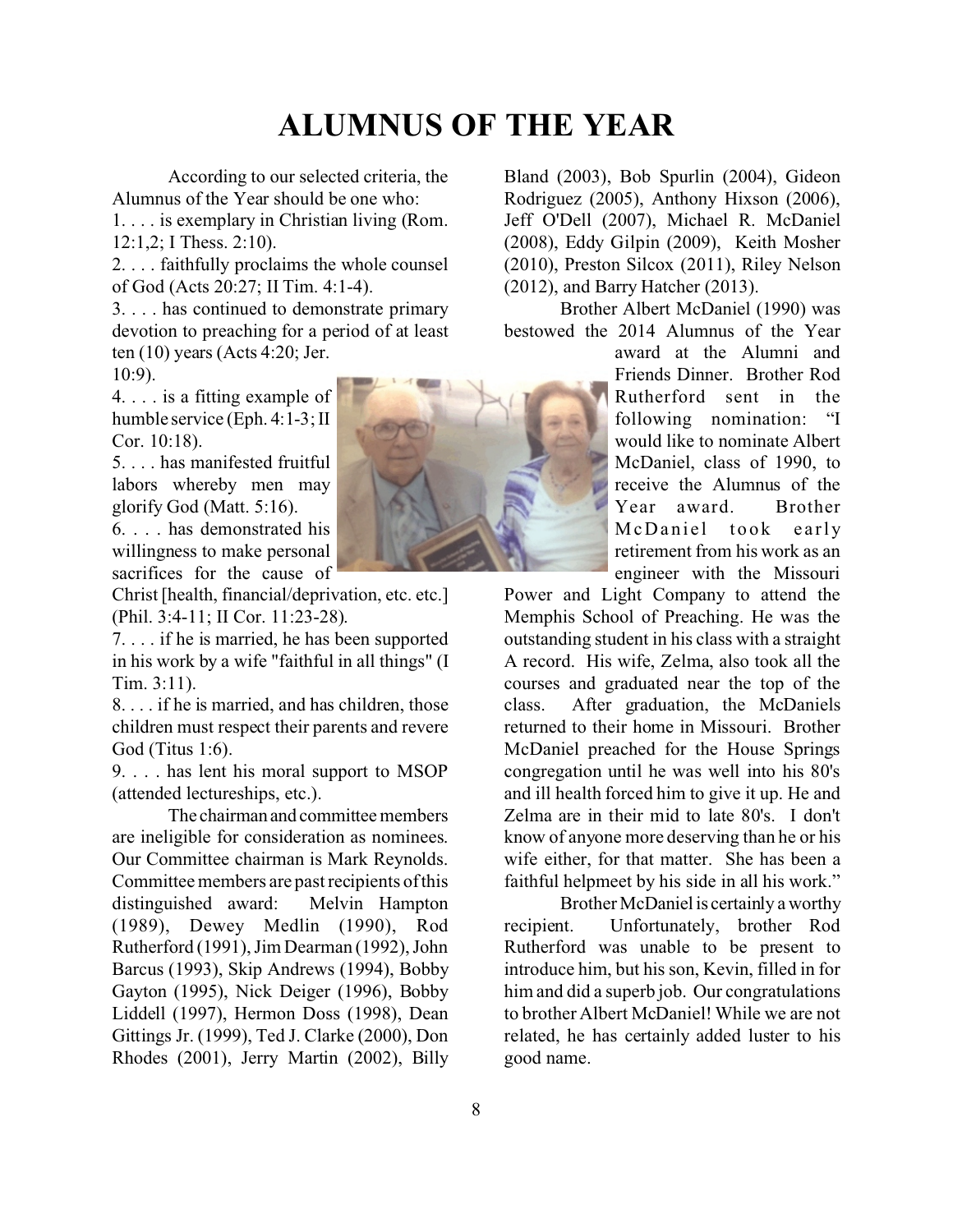## **THE ANNUAL MSOP ALUMNI BOARD OF DIRECTORS MEETING**

The annual board meeting was held at MSOP on April 1, 2014. Including Alumni Association officers, there were thirty-two classes. The following classes were represented: 1968, 1970, 1971, 1973, 1975, 1976, 1977, 1978, 1979, 1980, 1983, 1985, 1987, 1988, 1989, 1992, 1994, 1995, 1999, 2002, 2003, 2006, 2007, 2009, 2010, 2011, 2013. Obviously, we would like to have as many classes represented as possible. If those serving as class representatives cannot be at the meeting, they should contact their alternate if they have one, or possibly seek out another member of their class who will be attending the lectureship. Please be reminded that new class representatives are to be selected at the 2015 Alumni and Friends Dinner.

At the time of the meeting, there was \$6,966.36 in our account according to our Treasurer.

Freddie Burns was selected in December, by an e-mail vote of the board, to be an honorary alumnus. This was done early so that the honor could be bestowed upon him on his 100<sup>th</sup> birthday. Larry Acuff was selected in the meeting to be our other honorary alumnus. Congratulations to both of these worthy recipients.

It was decided that \$4300 of alumni funds would be utilized to help pay for equipment to broadcast the Third Year Program, enabling people from around the world to participate in this field of study. In addition, the collection taken up during the dinner would be for this purpose.

There was discussion concerning the possibility of doing something special for the 50th Anniversary of the school in 2016. An election was held and Lee Davis

was elected as the new President of the Alumni Association. Since brother Davis was serving as Vice President, this created the immediate need for an election for Vice President. Keith Dixon was elected as the new Vice President. Our congratulations to each of these brethren. Thanks to all for the splendid meeting this year!

### **Order Your Copy Of "STILL STANDING: BUT NOT STANDING STILL"**

Please call 1-800-782-8175. The cost of the 2014 book is \$23. The 2014 CDs (searchable on your computer, with text from all MSOP lectureships, plus many other valuable volumes) are \$25 per CD. Or, you may purchase the 2014 book and CD for \$35 and save \$13. Shipping and handling are extra. Please call for prices of other books.



**\$8943 Was Contributed For New Equipment By Alumni & Friends!**